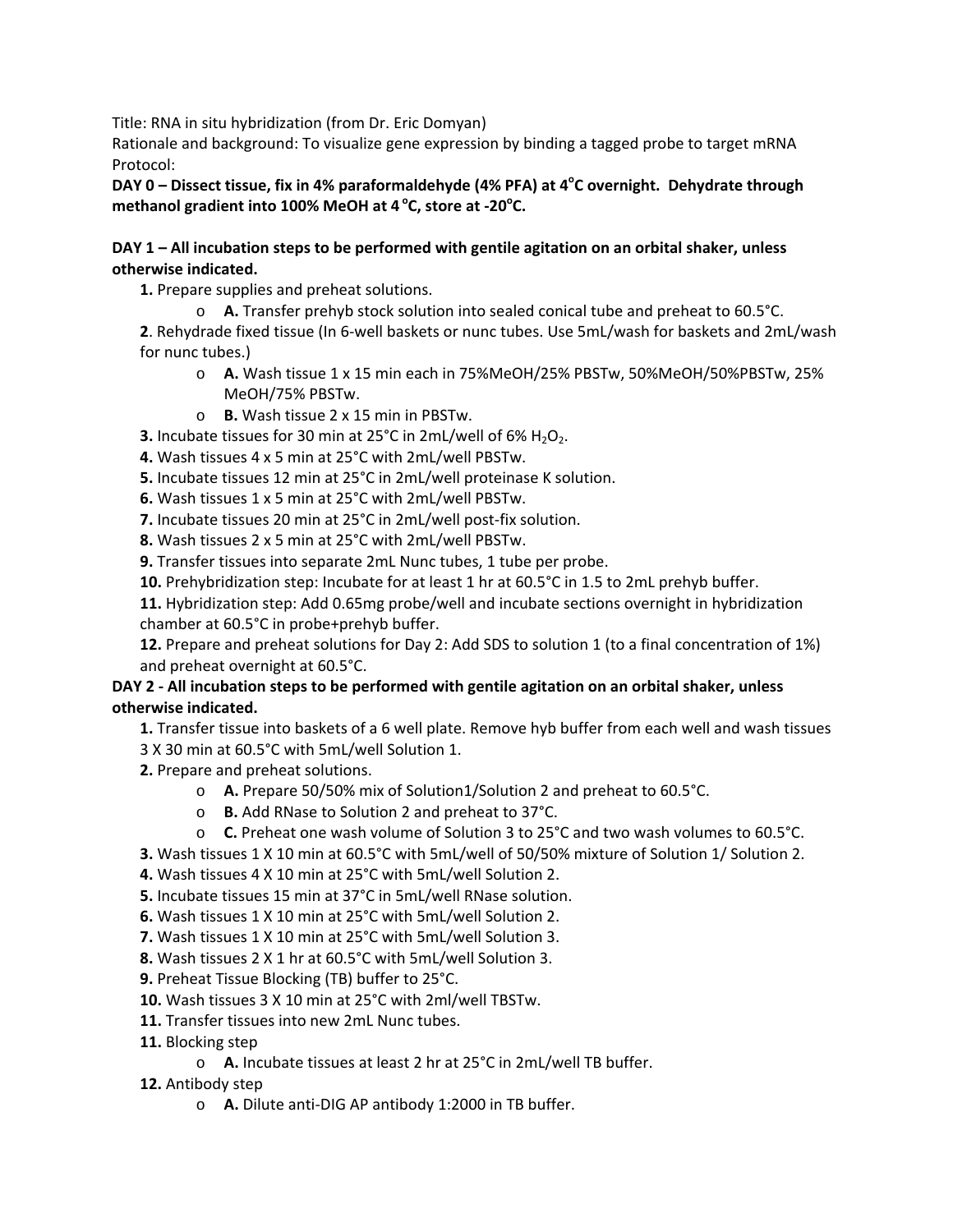- o **B.** Add 2 mL of TB containing the antibody to each Nunc tube.
- o **C.** Incubate tissues overnight at 4°C in 2mL TB buffer + antibody.

# **Day 3 - All incubation steps to be performed with gentile agitation on an orbital shaker, unless otherwise indicated.**

**1.** Remove antibody solution and save (can be reused).

- o **A.** Add sodium azide to a final concentration of 0.2mM to prevent microbial growth.
- o **B.** Store antibody solution at 4°C and reuse up to two additional times.
- **2.** Transfer tissues into baskets of 6 well plate.

**3.** Wash tissues 8 X 30 min at 25°C with 5mL/well TBSTw containing 2 mM levamisole.

**4.** Remove tissues from baskets, use forceps to separate sections & remove visible debris, transfer tissues into clean Nunc tubes.

**5.** Wash tissues 1 X 10 min at 25°C with 1.5mL NTMT containing 2 mM levamisole.

**6.** Detection step

- o **A.** Protect tissues from light and incubate at 25°C in 1mL/tube of a 60/40% mixture of NTMT containing 2mM levamisole/BM Purple.
- o **B.** Color development time ranges from several hours to several days. Change NTMT/BM Purple solution as needed (substrate will precipitate over time).
- o Once color is fully developed, wash tissues 2 X 5 min at 25°C with 1mL/tube NTMT containing 2mM levamisole.

**7.** Bleaching step

- o **A.** Post-fix tissues overnight at 4°C in 1mL/tube 4% PFA.
- o **B.** Remove PFA and incubate tissues for 30 min at 25°C in 1mL/tube PBSTw containing 3% H2O2.
- o **C.** Wash tissues 1 X 10 min at 25°C in 1mL/tube PBSTw.
- o **D.** Store tissues at 4°C in 1mL/tube 4% PFA.

## **Solutions**

## **Day 1**

PBSTw: 1X PBS containing 0.1% Tween-20 and 0.2mM sodium azide. Pass through 0.2µm filter to remove insoluble material/contaminants.

6% H<sub>2</sub>O<sub>2</sub>: 1mL 30% H<sub>2</sub>O<sub>2</sub> per 4mL PBS

Proteinase K: 0.25µL 20mg/mL proteinase K per 1mL PBSTw

Post-fix: 8µL 25% glutaraldehyde per 1mL 4% PFA

Prehybridization solution

| stock solution          |              | final conc for 1000mL |
|-------------------------|--------------|-----------------------|
| 100% formamide          | 50%          | 500mL                 |
| 20X SSC                 | 5X           | 250mL                 |
| <b>Blocking reagent</b> | 1%           | 10 <sub>g</sub>       |
| 10mg/mL yeast tRNA      | $10\mu g/mL$ | 1mL                   |
| 10mg/mL heparin         | $10\mu g/mL$ | 1mL                   |
| $dH2O$ to vol.          |              | to 1000mL             |

Aliquot 50mL volumes into conical tubes & store at –20°C. Solution 1

**stock solution final conc for 500mL**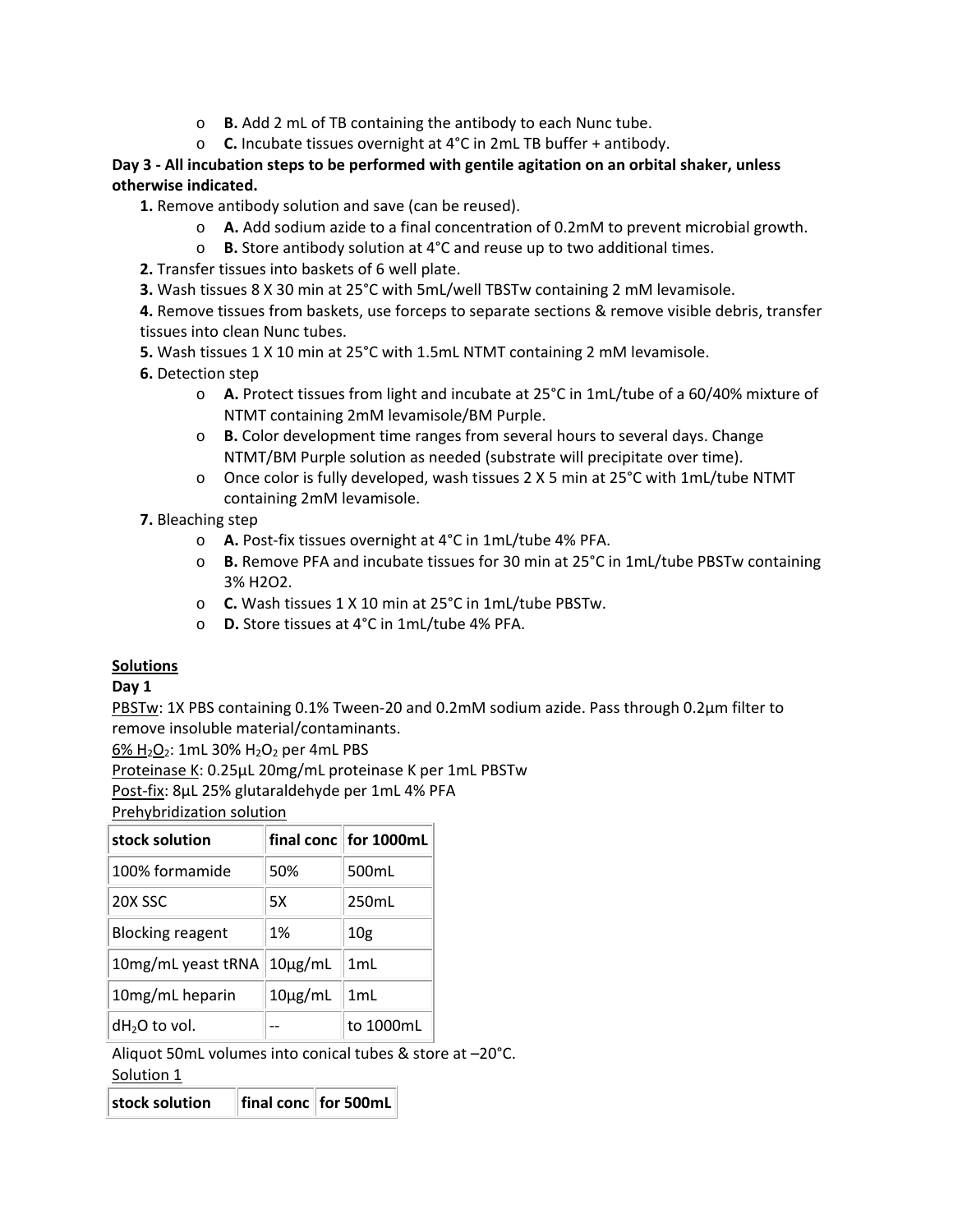| 100% formamide 50% |    | 250mL            |
|--------------------|----|------------------|
| 20X SSC            | 5X | 125mL            |
| dH <sub>2</sub> O  |    | 75mL             |
| 10% SDS            | 1% | 50 <sub>mL</sub> |

Mix formamide, SSC & dH<sub>2</sub>O as shown above & store at  $-20^{\circ}$ C.

DO NOT add SDS to freezer stock solution because SDS will precipitate in the cold. Prior to using Solution 1 for ISH, add 1mL of 10% SDS per 9mL Solution 1 stock.

| ۰.<br>×<br>. . |  |
|----------------|--|
|----------------|--|

Solution 2

| stock solution      |                    | final conc for 500mL |
|---------------------|--------------------|----------------------|
| 1M Tris-HCl, pH 7.5 | 10 <sub>mM</sub>   | 5mL                  |
| 5M NaCl             | 0.5M               | 50 <sub>mL</sub>     |
| 100% Tween-20       | 0.1%               | $0.5m$ L             |
| 0.2M sodium azide   | 0.2 <sub>m</sub> M | 0.5mL                |
| dH <sub>2</sub> O   |                    | 444mL                |

Pass through 0.2µm filter to remove insolubles/contaminants, store at 25°C. RNase: 5µL RNase (50µg/mL) per 1mL Solution 2

#### Solution 3

| stock solution       |    | final conc for 500mL |
|----------------------|----|----------------------|
| 20X SSC              | 2x | 50 <sub>mL</sub>     |
| 100% formamide   50% |    | 250 <sub>m</sub> L   |
| dH <sub>2</sub> O    |    | 200mL                |

Store at –20°C

Tissue blocking (TB) buffer

| stock solution       |      | final conclifor 500mL |
|----------------------|------|-----------------------|
| 10X TBS              | 1X   | 50 <sub>mL</sub>      |
| 100% sheep serum     | 10%  | 50 <sub>mL</sub>      |
| 10% blocking reagent | 1%   | 50mL                  |
| <b>BSA</b>           | 1%   | 0.5g                  |
| $dH2O$ to vol.       |      | to 500mL              |
| 100% Tween-20        | 0.1% | 0.5mL                 |

Mix TBS, serum, blocking reagent, BSA &  $dH_2O$  as shown above. Filter through #2 Whatman filters.

Add Tween-20.

Aliquot 6mL volumes into conical tubes & store at –20°C.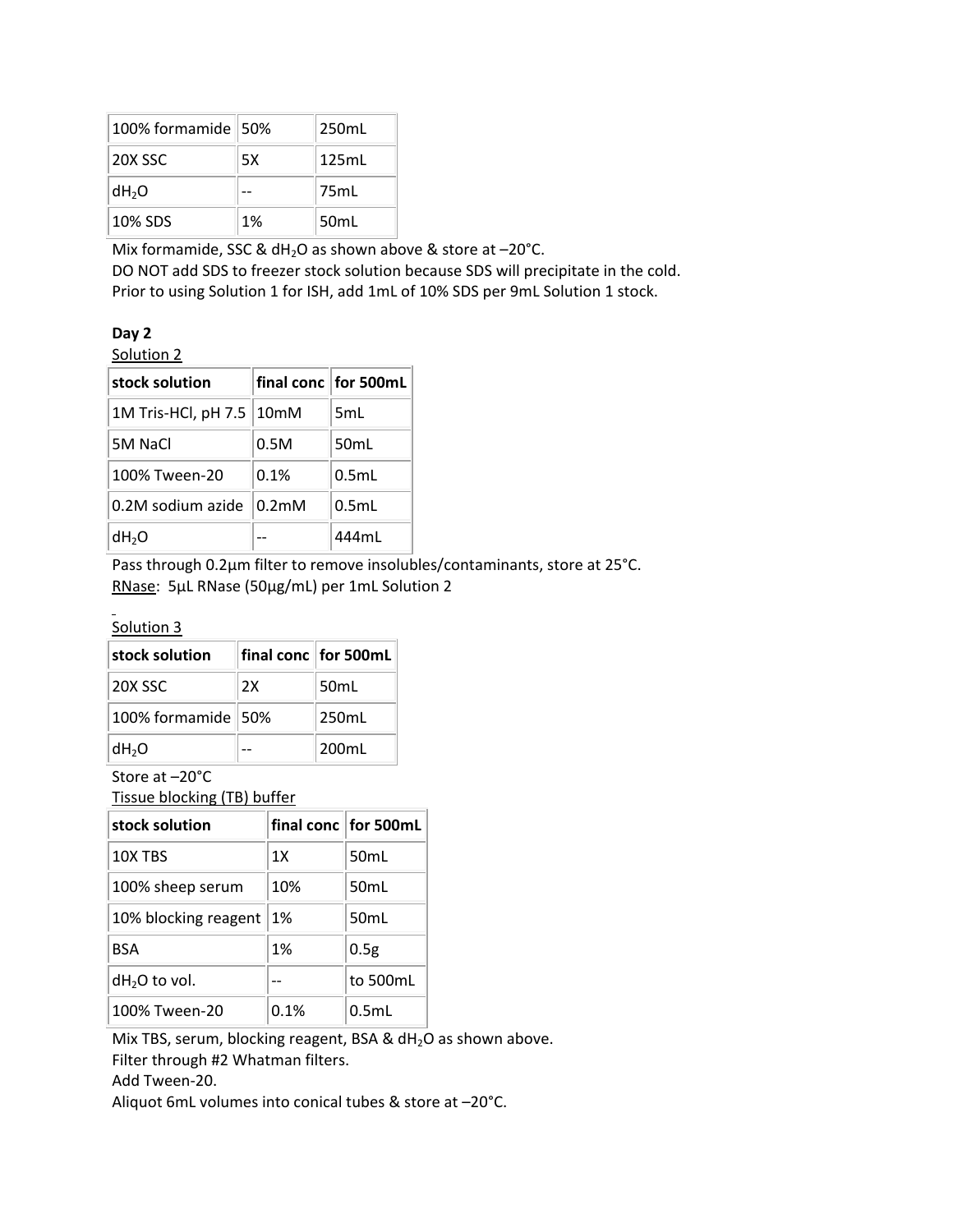Sheep serum (must be heat-inactivated before use). To heat inactivate:

- thaw new bottle of serum
- incubate at 70°C for 30 min
- aliquot & store at –20°C

10% Blocking reagent

| stock solution       |       | final conclifor 100mL |
|----------------------|-------|-----------------------|
| maleic acid          | 100mM | 1.2g                  |
| 5M NaCl              | 150mM | 3mL                   |
| $dH2O$ to vol.       |       | to 100mL              |
| Blocking reagent 10% |       | 10 <sub>g</sub>       |

Mix maleic acid, NaCl & dH<sub>2</sub>O according to above, pH to 7.5 (note: strong buffer so difficult to pH, try using solid NaOH pellets to raise pH initially).

Add blocking reagent, microwave briefly to aid solubility (avoid boiling over, solution will be cloudy & viscous so watch carefully to ensure blocking reagent is completely dissolved in solution). Aliquot 10 mL volumes into conical tubes & store at –20°C.

### **Day 3**

2M Levamisole: Dissolve 4.82g levamisole in ~7mL double-distilled H<sub>2</sub>O (total volume should equal 10mL), aliquot 200µL volumes & store stocks at –20°C.

TBSTw + levamisole: 1X TBSTw containing 2mM levamisole.

NTMT + levamisole (inhibits endogenous alkaline phosphatases):

| stock solution         |                  | final conc for 500mL |
|------------------------|------------------|----------------------|
| 1M Tris-HCl, pH 9.5    | 100mM            | 50 mL                |
| 5M NaCl                | 100mM            | 10mL                 |
| $1M$ MgCl <sub>2</sub> | 50 <sub>mM</sub> | 25mL                 |
| $dH_2O$                |                  | 415mL                |
| 100% Tween-20          | 0.1%             | $0.5$ mL             |
| 2M Levamisole          | 2mM              | $0.5m$ L             |

Mix Tris, NaCl, MgCl<sub>2</sub> & dH<sub>2</sub>O as shown above.

Pass through 0.2µm filter to remove insoluble material/contaminants. Store at 25°C.

DO NOT add Tween or levamisole to stock solution.

Prior to using NTMT for ISH, add 1µL of 100% Tween-20 and 1µL of 2M levamisole per 1mL NTMT stock.  $3\%$  H<sub>2</sub>O<sub>2</sub>: 1mL 30% H<sub>2</sub>O<sub>2</sub> per 9mL PBSTw.

## **Abbreviations**

BSA = bovine serum albumin DIG = digoxigenin

 $H_2O_2$  = hydrogen peroxide

PFA = paraformaldehyde

PBS = phosphate-buffered saline

PBSTw = 1X PBS + 0.1% Tween-20